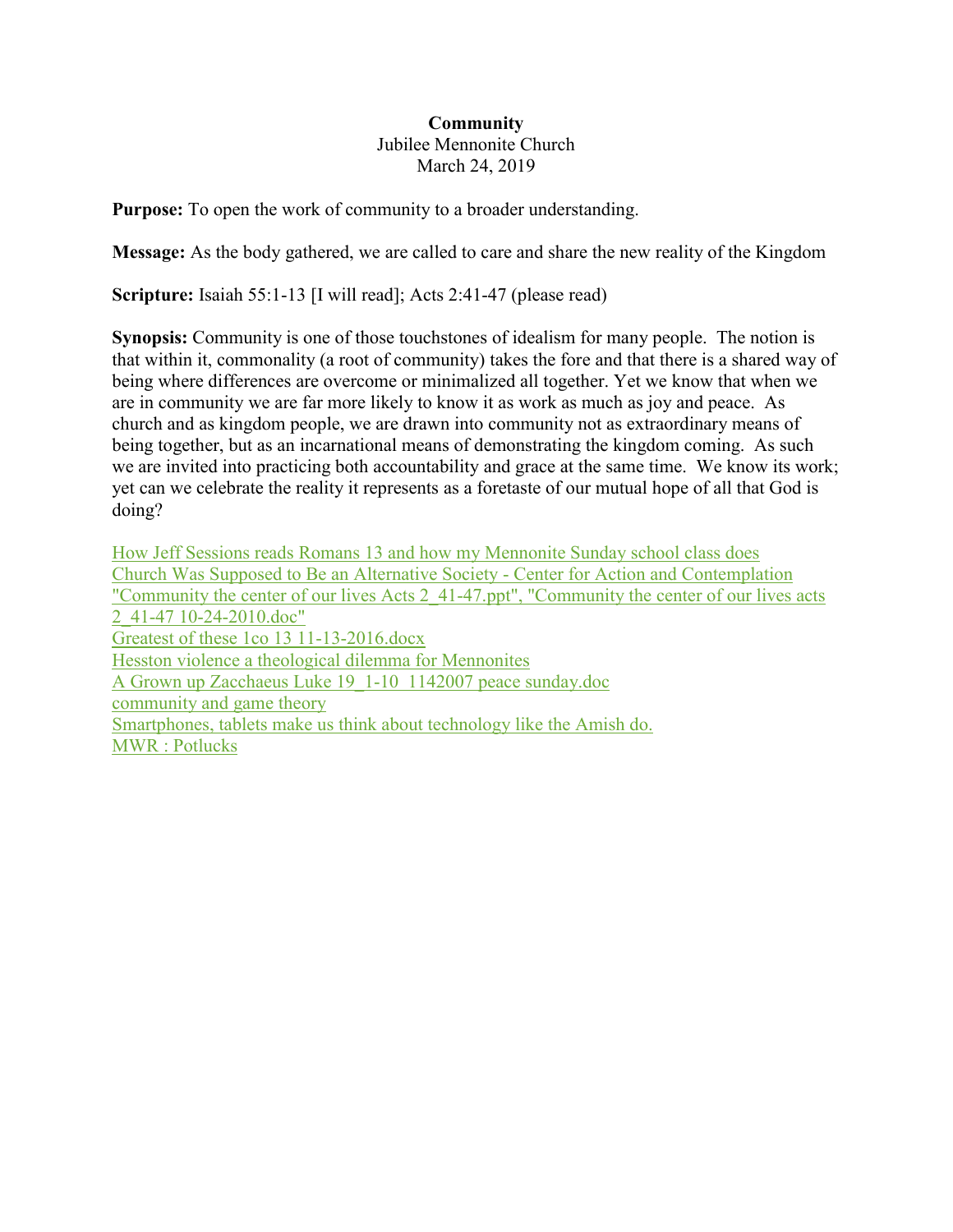## Isaiah 55:1-13

"Hey there! All who are thirsty, come to the water! Are you penniless? Come anyway—buy and eat! Come, buy your drinks, buy wine and milk. Buy without money—everything's free! Why do you spend your money on junk food, your hard-earned cash on cotton candy? Listen to me, listen well: Eat only the best, fill yourself with only the finest. Pay attention, come close now, listen carefully to my life-giving, life-nourishing words. I'm making a lasting covenant commitment with you, the same that I made with David: sure, solid, enduring love. I set him up as a witness to the nations, made him a prince and leader of the nations, And now I'm doing it to you: You'll summon nations you've never heard of, and nations who've never heard of you will come running to you Because of me, your GOD, because The Holy of Israel has honored you."  $6-7$  Seek GOD while he's here to be found. pray to him while he's close at hand. Let the wicked abandon their way of life and the evil their way of thinking. Let them come back to GOD, who is merciful, come back to our God, who is lavish with forgiveness.  $8-11$  "I don't think the way you think. The way you work isn't the way I work." GOD's Decree. "For as the sky soars high above earth, so the way I work surpasses the way you work, and the way I think is beyond the way you think. Just as rain and snow descend from the skies and don't go back until they've watered the earth, Doing their work of making things grow and blossom, producing seed for farmers and food for the hungry, So will the words that come out of my mouth not come back empty-handed. They'll do the work I sent them to do, they'll complete the assignment I gave them.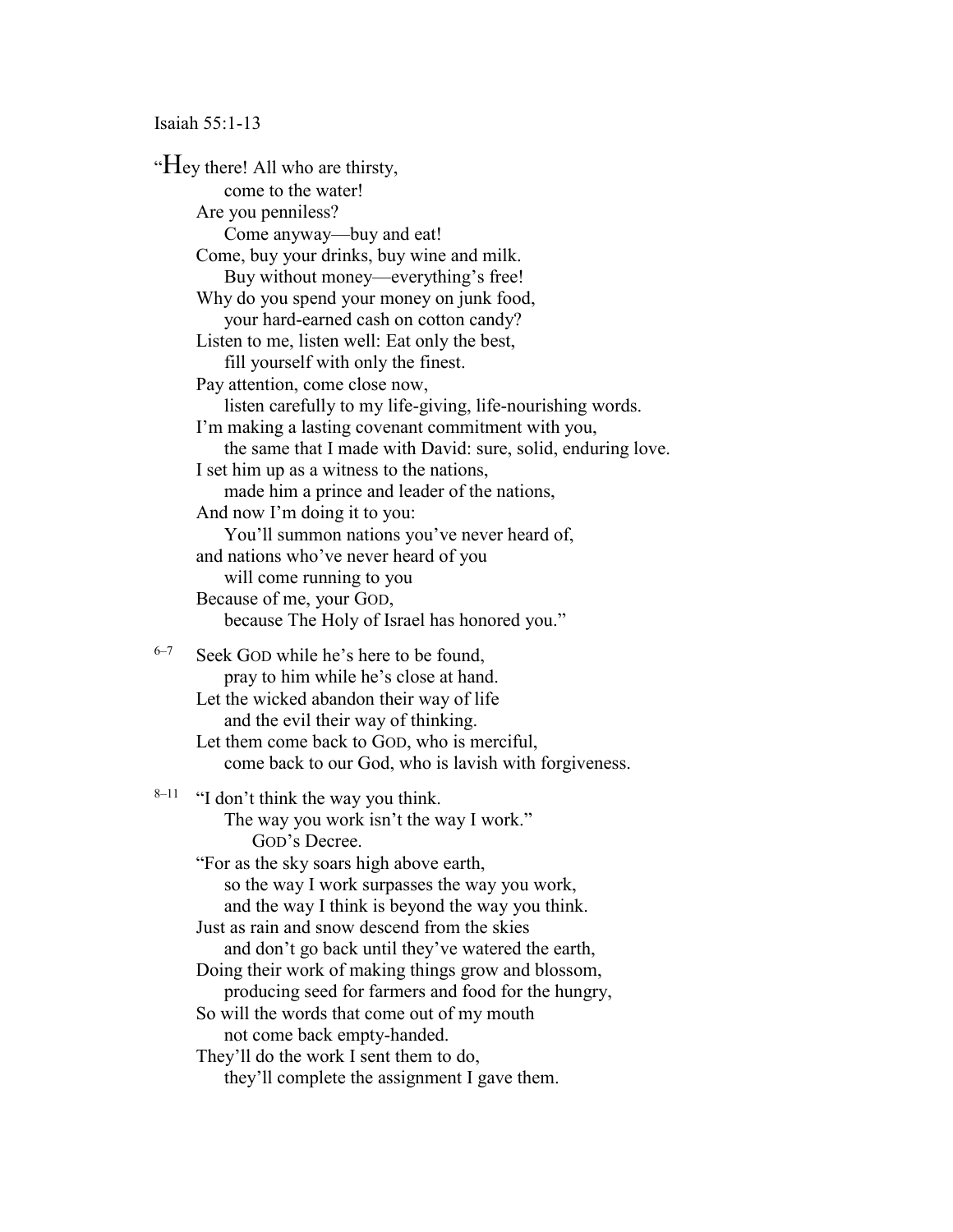$12-13$  "So you'll go out in joy,

you'll be led into a whole and complete life.

The mountains and hills will lead the parade,

bursting with song.

All the trees of the forest will join the procession, exuberant with applause.

No more thistles, but giant sequoias,

no more thornbushes, but stately pines—

Monuments to me, to GOD,

living and lasting evidence of GOD."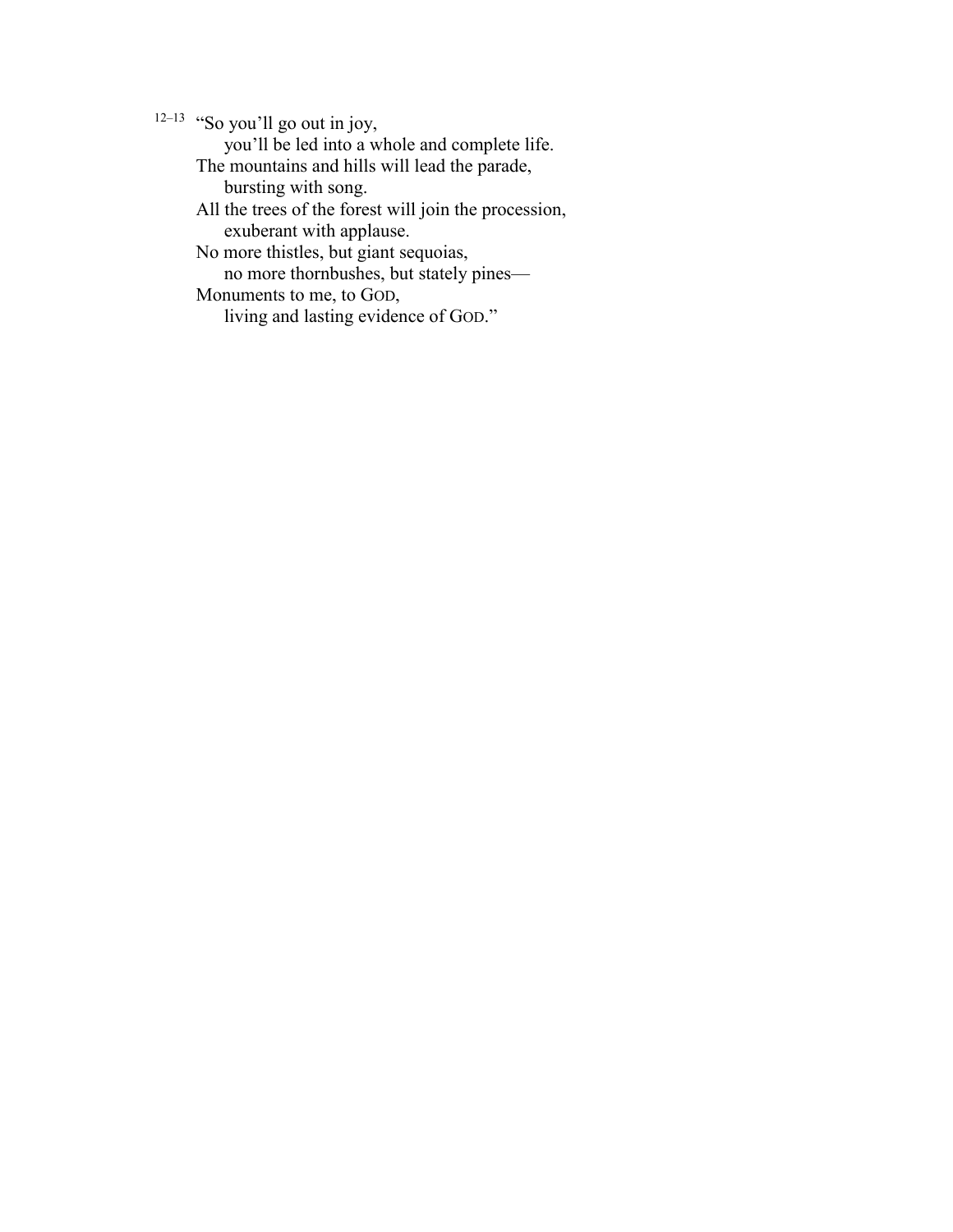My brother is not much of a church goer. He and I heard rather different things from the pulpit of our shared youth, he getting a much more judgmental bottom line than I took away. For him the union of body, mind and spirit is not inspired by way of meditation and music, but on skis or two wheels, pushing through what ever physical trial he has concocted for himself, and he does not spend a lot of time in a pew. I don't raise this to shame him; far from it. He lives his life well with peace and a way of being that suits him, and that is good. But I do wager that he is a somewhat light on community. A number of years ago, he fractured his knee cap in 4 places on his birthday while doing some downhill skiing. Despite being in a good place, with over 15 years worth of roots, with many close and great friends, he found himself missing one thing when he found himself suddenly isolated by his injury while he was trying to raise 2 young kids by himself: it was one of the only times I recall him vocally missing church for he knew that in these circumstances, he would at least have a stream of steaming casseroles for the asking. This might be a trivial thing to recall, but this notion of being part of one another to the point that we support each other in pain and in good is significant.

Because it is so rare. A community—a group of people whose purposes is to share the world and its challenges together—is something that we strongly desire, but find increasingly hard to find. While we have more connections than ever before, we also know that we as a people, in church, out of church, where ever—are more fragmented, isolated, and siloed into like minded bubbles than ever before. I could give you a whole social media/online media rant to prove my point, but this is something we fundamentally know to be true. Fun fact: Loneliness as a concept, a word, does not appear with any frequency in literature until the  $17<sup>th</sup>$  century when it was used to describe places too far from town and other people to be in contact. Life was so necessarily connected back then that it took some doing to disconnect, and doing so was not terribly possible back in the day. Our more independent existence by the ways and means that we have built to allow us convenience also insulate us from the world has allowed us to do more by ourselves, eroding our sense of community. Many people look at the Amish, our Anabaptist cousins as phobic around technology, insisting that anything with electricity is of the devil, akin to the apple of the Garden. But is you have hung out around Amish, you quickly learn they are just as gadget driven as the next guy (witness the buggies that cruise past my grandmother's house with enough bass pumping out that I am amazed the horse isn't deafened). Instead their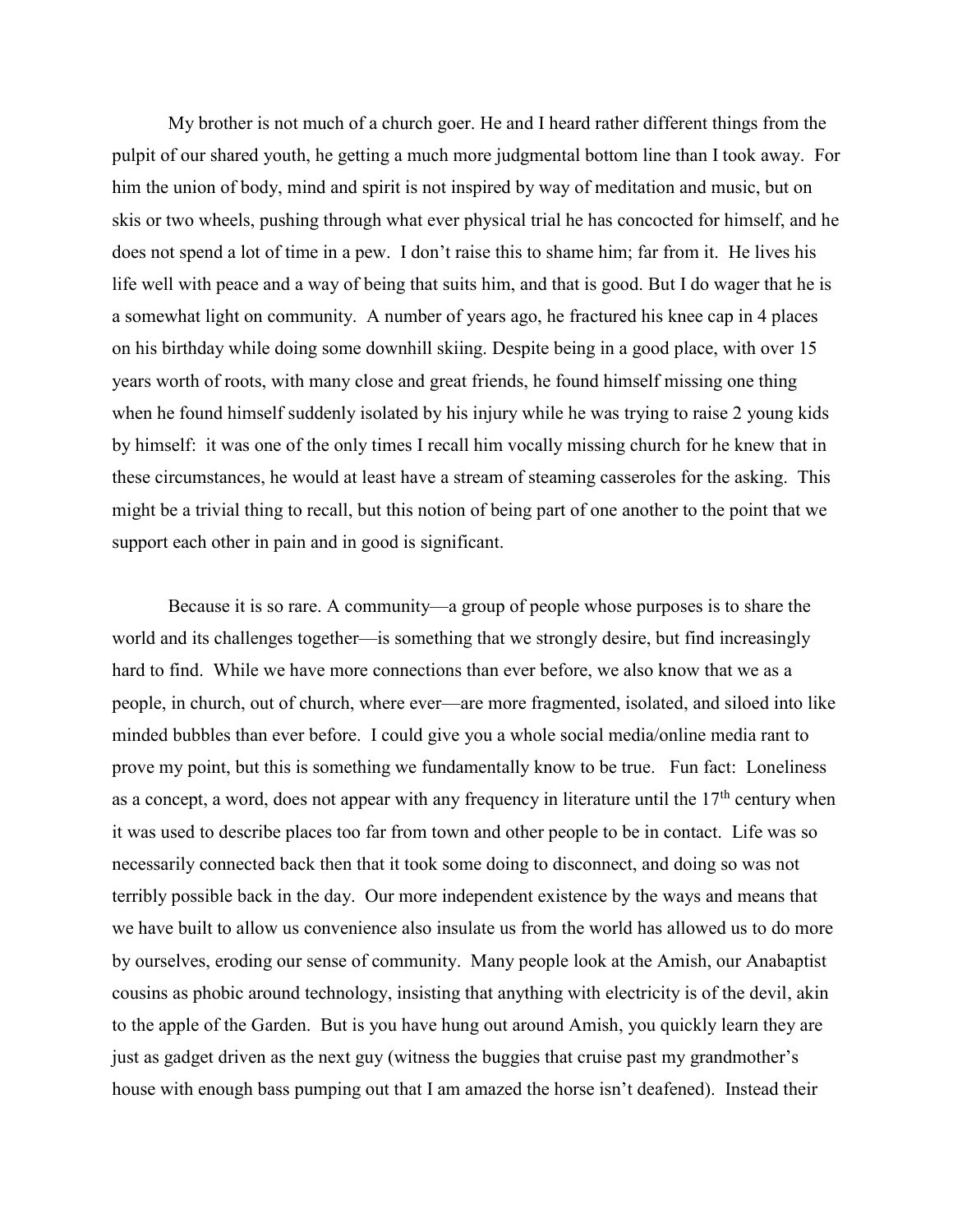rubric of technology is rather simple: Does it help us maintain connection within our group such that we continue to relate to each other or be carried so fast and so far by our ambitions we have no time to be about being community together.

Our texts for this morning, both the Acts (that we know and love as a defining moment of the newly launched church) and from Isaiah which points to the restored community of YHWH and the mountain of God paint us a beautiful picture. People are there. They have come to the mountain of God and they are sharing their stuff in an image of the way of being people of Spirit together. Note here that in neither of these exalted notions of right belief, right practice, or righteous living that are being practiced; just the basic sharing of goods in the name of the YHWH God. Amongst all the texts we can turn to get a sense of "how to do" community throughout the Epistles and elsewhere, I wanted to come back here not to hold out the impossible task of the idealized reality either in the post-Pentecost high or the end-times healing of the nations, but to remind us of the basic function for doing community in the first place: to demonstrate clearly the gospel that is being preached. Richard Rohr suggests: "Building such communities in contrast to the surrounding society of emperor-worship was precisely Paul's missionary strategy. Small communities of Jesus' followers would make the message believable: Jesus is Lord (rather than Caesar is Lord); sharing abundance and living in simplicity (rather than hoarding wealth); nonviolence and suffering (rather than aligning with power). Paul was not just a mystic, but also very practical."<sup>1</sup> Who wouldn't want to imagine a way such as this were it possible?

As followers of Christ, we need community in order to thrive as disciples. We need to be together not just as people with the innate sociological needs, but as an integral part of being disciples. Long past are the days of thousands being welcomed into the church on a daily basis, and even for us with some communal heritage in our blood, the life of the church of Acts 2 seems like an over-idealized dream. Church is something we now shop for much as we would a car. We want a congregation that suits the features that we desire, the styling of worship that doesn't push us too far, a theological outlook that is nice and comfortable and handles well in the tough places, and, most importantly, people who simply do not rub us the wrong way. It is all

 $\overline{a}$ 

<sup>1</sup> <https://cac.org/church-was-supposed-to-be-an-alternative-society-2018-05-09/> As recorded 2018-05-10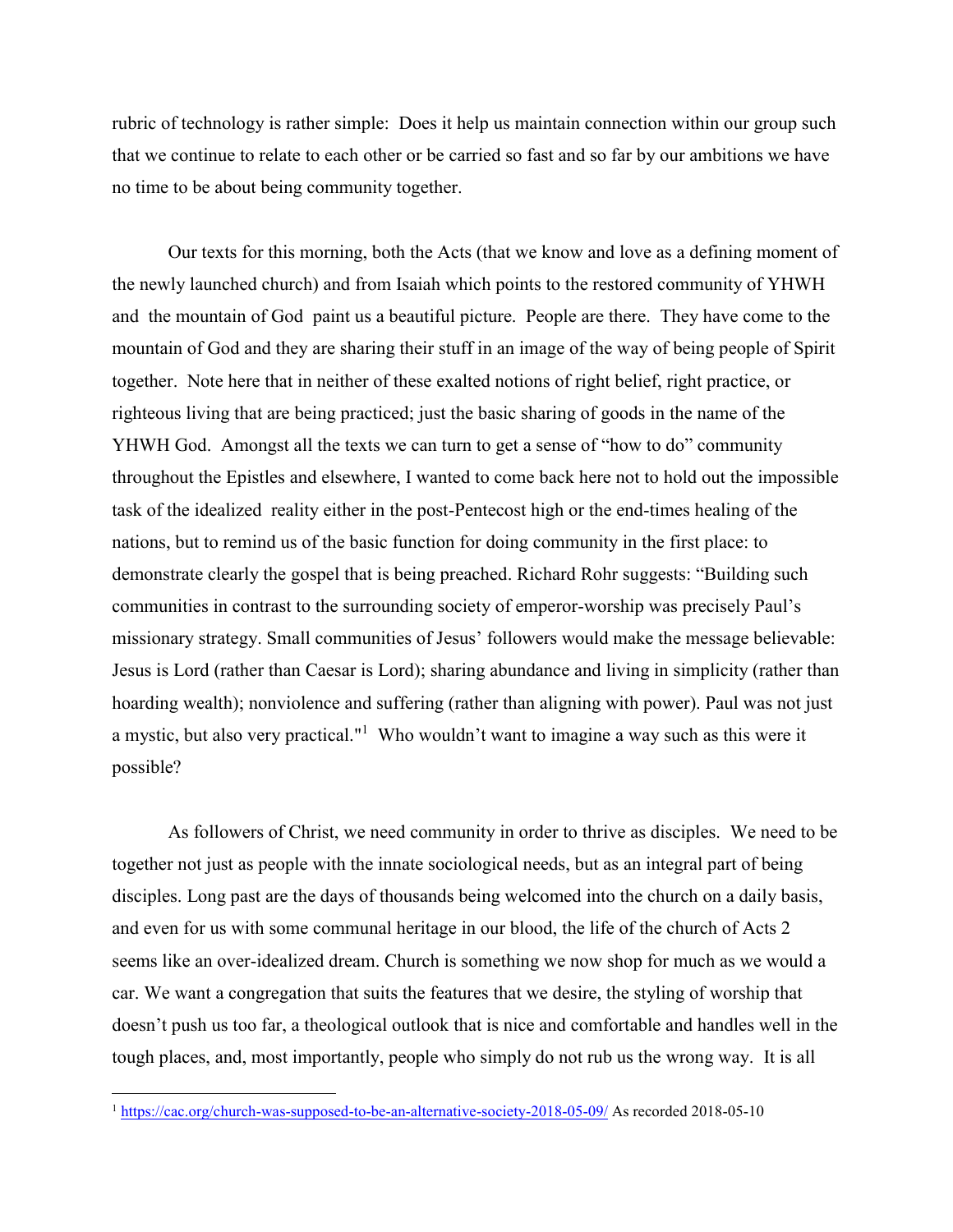too easy to reduce church to another social network of folks who happen to be headed more or less the same way that I am in matters of spiritual life in a style that we prefer. I tend to think that one of the most powerful incarnations that Christian community can take today is a group that comes together across wide polarities of every stripe-- social, economic, political, theological—who are united and enlivened by the simple formula: that the living, resurrected Christ calls us to be about the work of the kingdom here and now building toward the ever more.

Here's the thing. We get it wrong all the time. We are far from the ideal that we aspire to. This community hurts people. We miss people's loneliness. We concentrate on preserving the church without spot or wrinkle and miss opportunities for radical incarnation. We skip the hard, slow conversations of making choices together, and settle for majority rule. It's efficient; but it is not necessarily church. We rely far more extensively on our human understanding of constraint and protection that would say that we dare not spend too much lest we not have enough for ourselves then to entrust the work of our sharing to the abundance of the God who authors it. We make the question one about us versus them, whoever we happen to make them be right now, forgetting that there is only us. Community is not supposed to be an insulation from the world but an illustration to the world. And as such, no matter where we place the border of our community, we are invited to place it wider still. Church is often encountered as a community of judgment more than one of embrace. This has to change.

A truly discipleship based community needs to first acknowledge that we are all disciples on the way and in the act of following after Jesus. And that means that we are broken. That means we are hurting and we are here. Our central task as community is to create a place that is brave enough for the walls to be torn down (demolition is never safe), secure enough for each of us to reveal our brokenness (vulnerability is never without risk), and open enough for us to be precisely and wholly who we really are so we might better know and show the love of God in our midst. We have a long way to go to this goal. Lord knows we have failed. But this is one of the great gifts that we have to offer in a world in need in an age where community is such a rarity that people who prioritize it like the Amish are tourist draws and curiosities.

We are centered in Christ as a focus of our faith. That focus brings us to our own need to walk alongside others, and have companionship for the journey. We are called through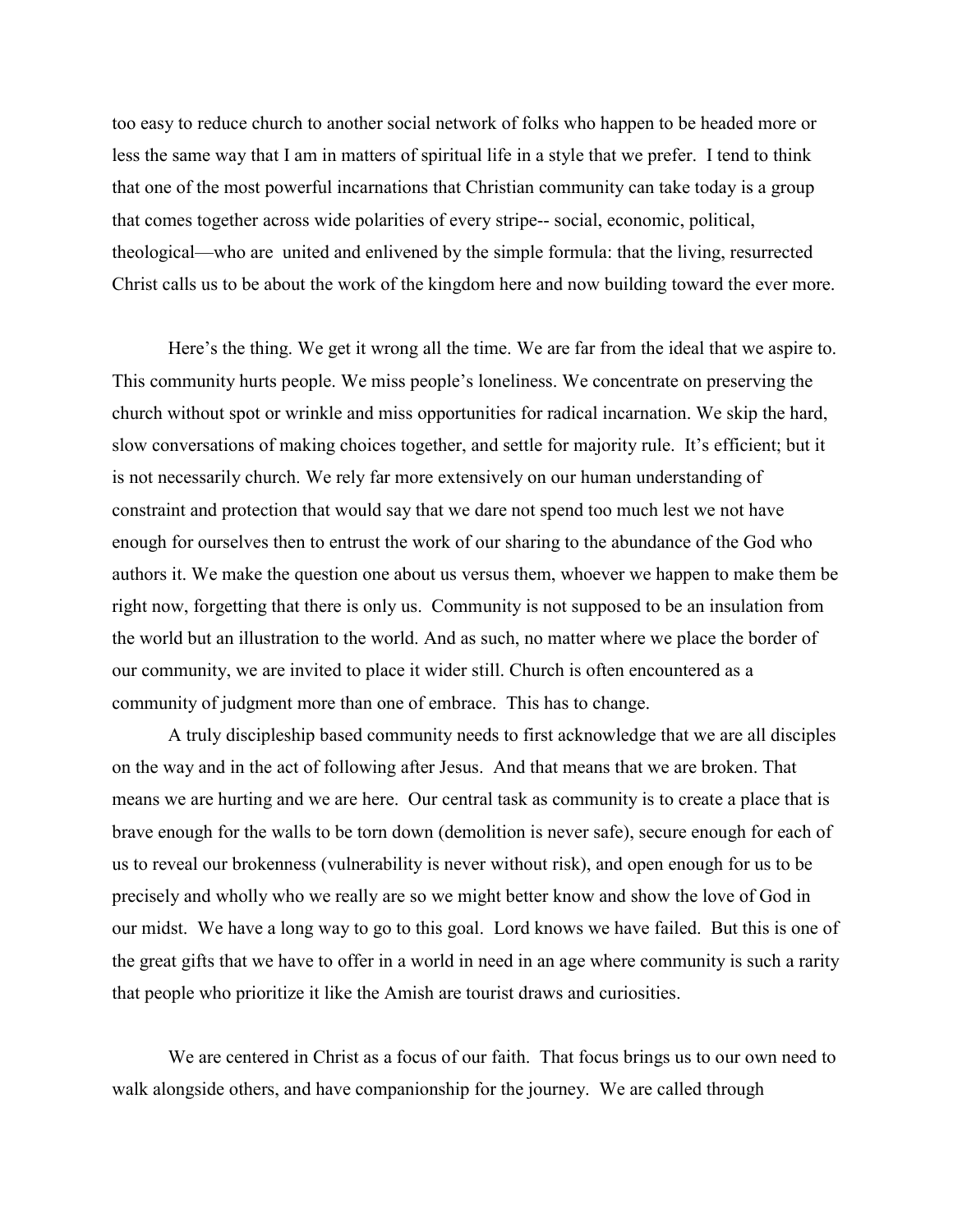discipleship to the community of Christ as a way of committing ourselves to the tending not just of our own selves, our own news, our own preferences, but to look out and see that others are tended too, incarnating the way of God that is already here.. Our community is broken because we are broken. We cannot, and we should not pretend that it is perfect. It is actually that very brokenness and our honesty about it that allows us to incarnate the life of the Spirit. As Leonard Cohen writes: "there is a crack in everything: that's how the light gets in." What might it mean for us to tend our cracks well, and know them for what they are: the authentic signs of the Spirits work of a New World coming.

May we each be given the courage to continue the hard work of community.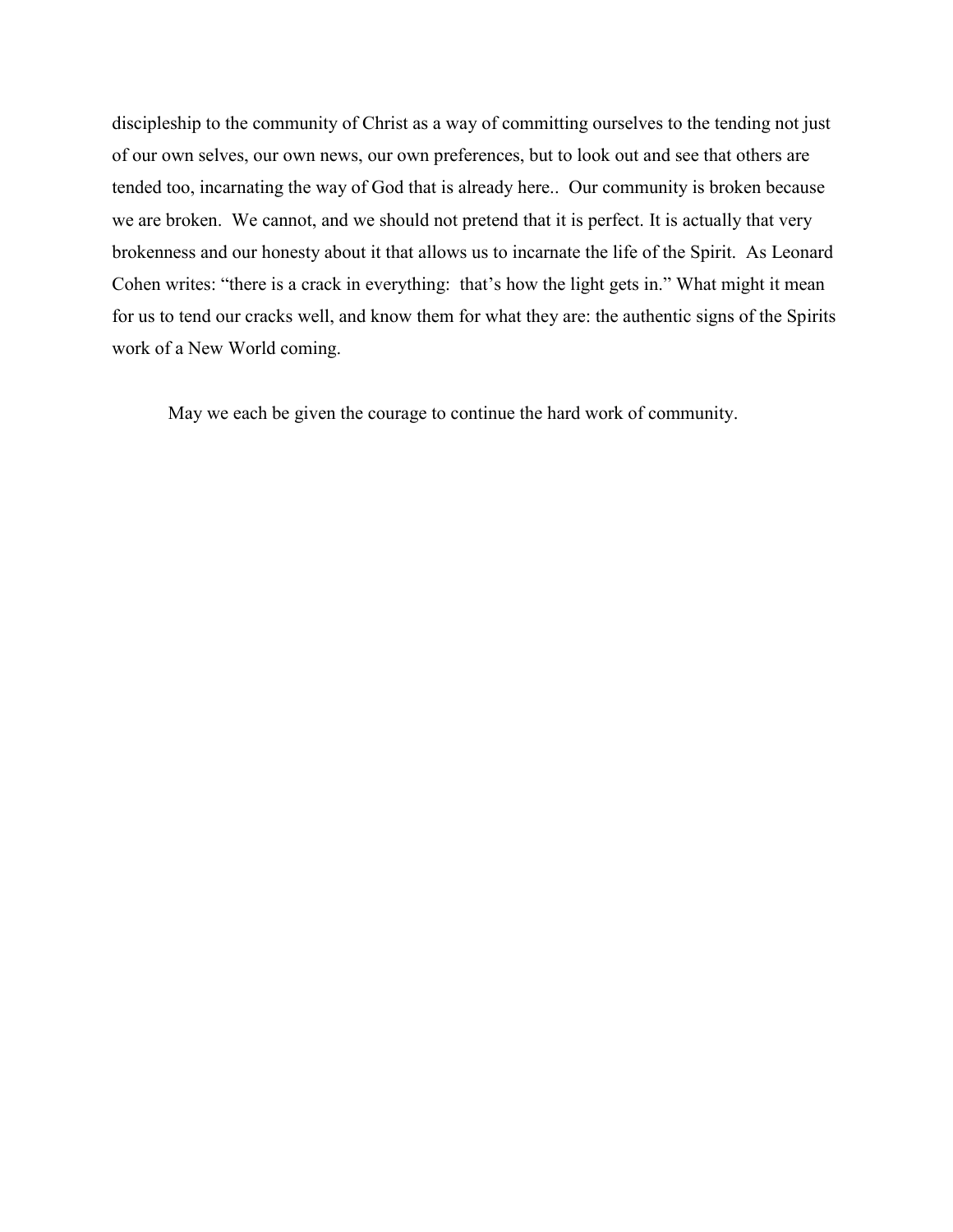## **Lent 4**

## **Confession and reconciliation**

Leader: (*reading Psalm 32:10-11*)

 "Many are the torments of the wicked, but steadfast love surrounds those who trust in the Lord. Be glad in the Lord and rejoice, O righteous, and shout for joy, all you upright in heart."

 Who will trust the Lord today? **Confessional response:** (*one or more persons stand in the congregation and say*)

**We trust in the Lord today. God, here we stand; your people gathered, Flesh of your flesh, bone of your bone. You made us. You love us. You redeemed us. You call us. Help us to embody the great calling you invite us too. Lord we confess that we have too often placed the similarity Of language, Of race, Of ethnicity, Of history, Of economics, Of education Before our call to be your hands and feet to each other, To the world that you love. We allow our preferences to rule our place. We have looked for ability within ourselves, Denying the vulnerability of being all of who we are before you And before your body. God, we confess that your thoughts are not our thoughts Your ways are not our ways. We know that you are always inviting us to more, Even as we fall so often short of the best that you have for us. May all that we are, all that we do, and all that we embrace be a reflection of your kingdom, where none are made afraid. Amen**

Leader: We are all invited to trust the Lord today. Let us bring ourselves to God in prayer. (*Worship leader leads in prayer.*)

*All: God of steadfast love, we put our trust in your care for us. When we need to find our way home, we put our trust in you.*

Leader: When we need forgiveness (*pause*), we put our trust in you. When our souls hunger for a new way of living (*pause*), we put our trust in you. *All: In the morning and in the evening, we will put our trust in you.*

Leader: Our generous God provides for us. (*Leader moves to the worship center and fills the bowls with bread while speaking these words of assurance.*)